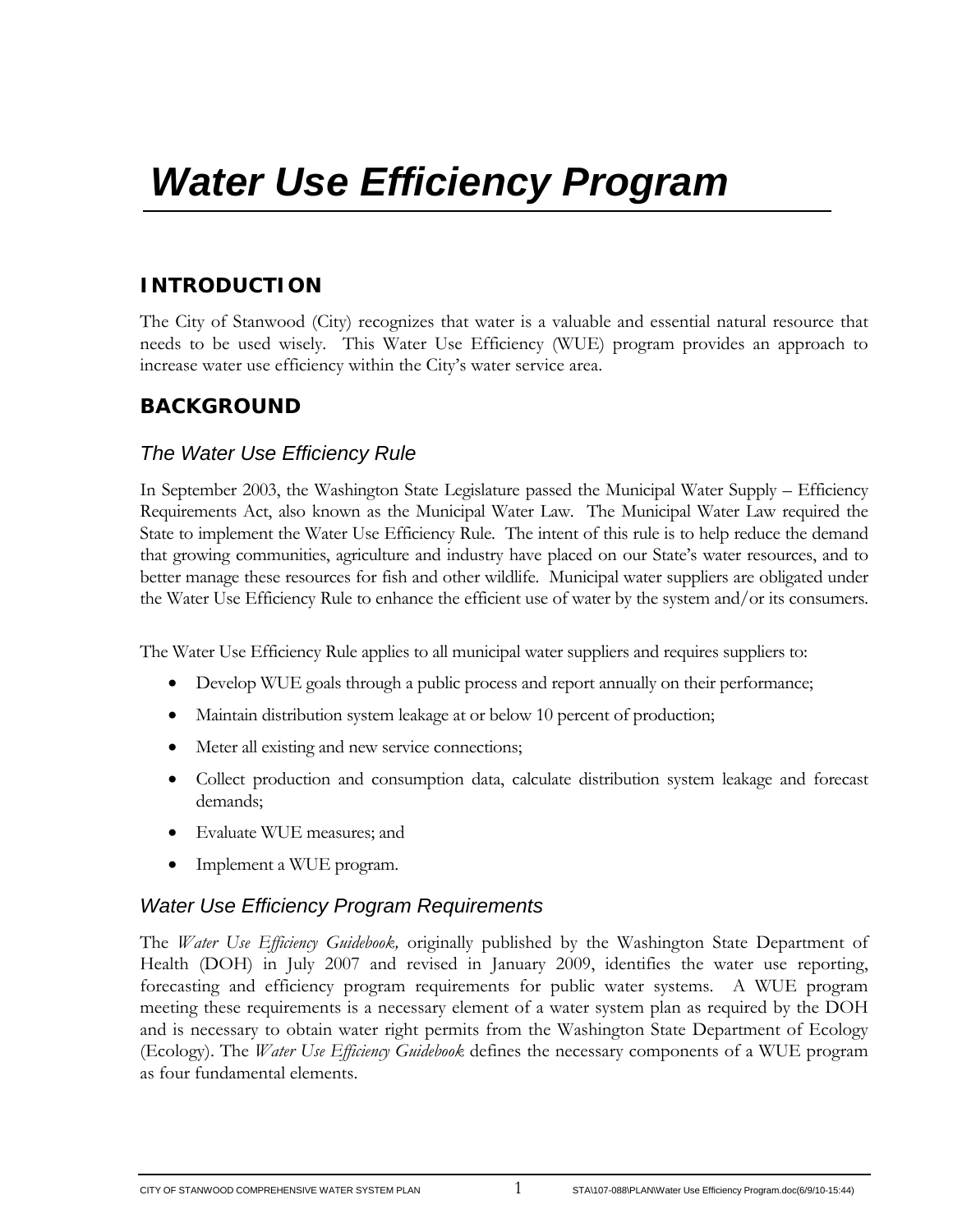- 1. Planning requirements that include collecting data, forecasting demand, evaluating WUE measures, calculating distribution system leakage and implementing a WUE program to meet goals.
- 2. A distribution system leakage (DSL) standard of 10 percent or less based on a 3-year rolling average. For systems with less than 500 connections, the DSL standard may be increased to 20 percent if a request with supporting data is provided to the DOH.
- 3. Goal setting to provide a benchmark for achievement and to help define the success of the WUE program.
- 4. Annual performance reporting on progress towards meeting WUE goals.

## **WATER SUPPLY CHARACTERISTICS**

All water supply to the City's water system is provided by four groundwater wells in the East Stanwood Aquifer and one groundwater spring source. The City's oldest source of supply, the Hatt Slough Springs, is located south of the City limits on the south side of the Hatt Slough and provides only a small portion of the total water supply to the system. The main source of supply is from the Bryant Wells, located near State Route (SR) 532 and 268th Street NW. However, Bryant Well No. 2 has declined in capacity and is currently planned for replacement. The Cedarhome Well was recently installed to replace the Sill Well and is located east of Cedarhome Elementary School. Fure Well, which is located within the northeast corner of the City limits, provides a small portion of water supply to the system. A summary of the well sources is shown in **Table 1**, and a more detailed description of each source of supply is provided in **Chapter 2** of the City's *Comprehensive Water System Plan* (WSP).

| Well                        | <b>Pressure</b><br>Zone | Year<br><b>Drilled</b> | <b>Existing</b><br><b>Pumping</b><br>Capacity<br>(gpm) | Well<br><b>Depth</b><br>(feet) | Well<br><b>Diameter</b><br>(inches) | Pump<br>Type | <b>Pump</b><br><b>Motor</b><br><b>Size</b><br>(hp) | Water<br>Treatment <sup>2</sup>         | <b>Control</b><br><b>Facility</b> |
|-----------------------------|-------------------------|------------------------|--------------------------------------------------------|--------------------------------|-------------------------------------|--------------|----------------------------------------------------|-----------------------------------------|-----------------------------------|
| Bryant Well #1              | 297 Zone                | 1948                   | 1.350                                                  | 250                            | 12                                  | Turbine      | 75                                                 | Cl <sub>2</sub> /Mn/H <sub>2</sub> S/As | <b>Knittle Tanks</b>              |
| Bryant Well #2 <sup>1</sup> | 297 Zone                | 1966                   | 350                                                    | 200                            | 12                                  | Turbine      | 75                                                 | none                                    | <b>Knittle Tanks</b>              |
| Fure Well                   | 297 Zone                | 1951                   | 100                                                    | 157                            | 12                                  | Turbine      | 15                                                 | none                                    | Continuous                        |
| <b>Hatt Slough Springs</b>  | 125 Zone                | 1934                   | 350                                                    | n/a                            | n/a                                 | Centrifugal  | 10                                                 | Cl <sub>2</sub>                         | Continuous                        |
| Cedarhome Well              | 297 Zone                | 2008                   | 600                                                    | 490                            | 12 & 16                             | Turbine      | 100                                                | Cl <sub>2</sub>                         | Knittle Tanks                     |

**Table 1 Supply Facilities Summary** 

1 = Bryant Well #2 is scheduled for replacement.

 $2 = Cl<sub>2</sub>$ : chlorination; Mn: manganese filtration; H<sub>2</sub>S: hydrogen sulfide removal; As: arsenic removal.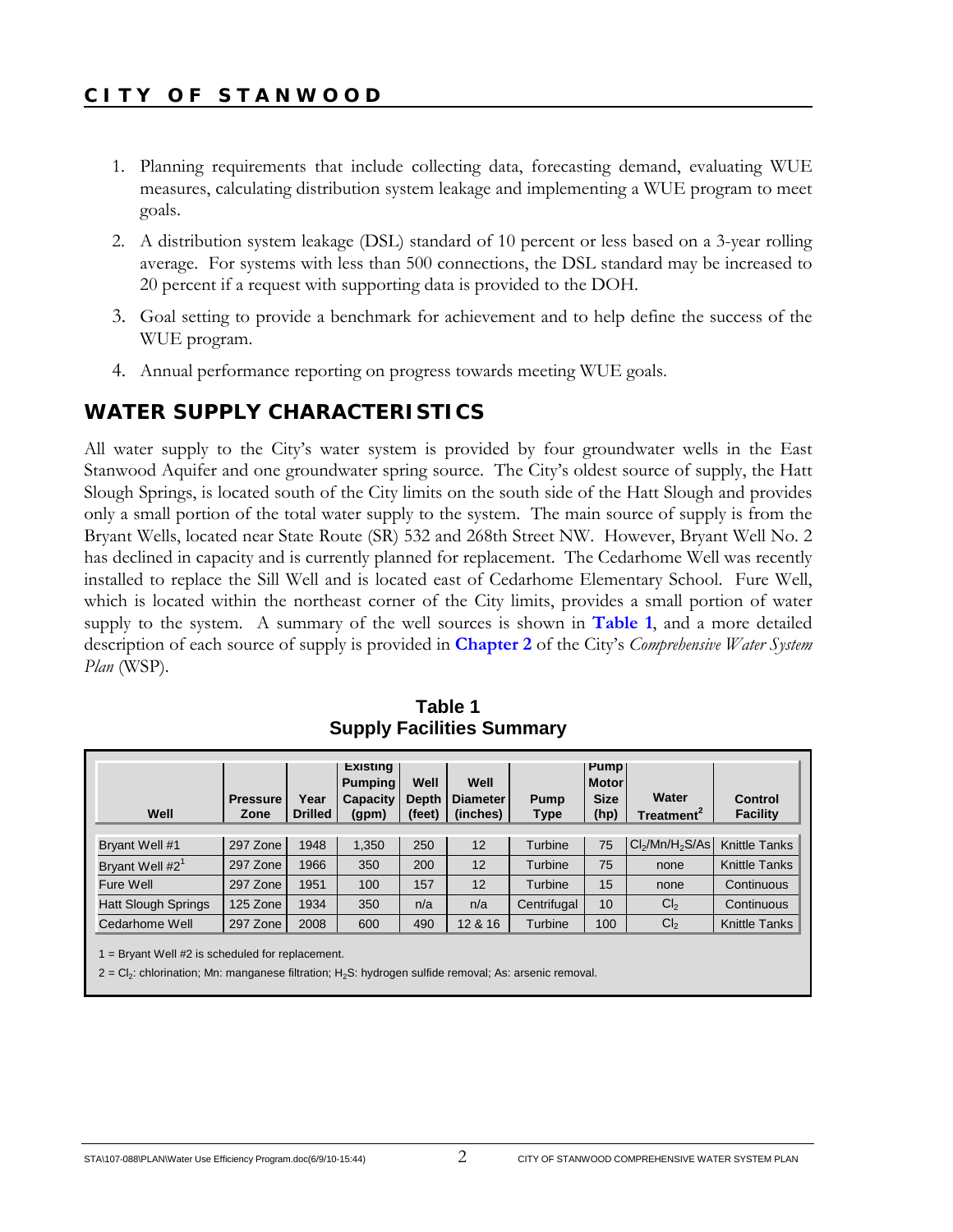The City currently holds several water right permits and certificates for the supply facilities shown in **Table 1**. A summary of these water rights is presented in **Table 2**. The City has acquired water right certificates for all of the sources shown in the table. Additional water rights information for each source may be found in **Chapter 6** and on the certificates, permits and water rights self assessment, which are included in **Appendix I**.

|                 |                                                                                                                                                                                                                                                                                                                                                                                                                                                                                                              | <b>Permit or</b><br>Old<br>Primary or |                                       |                                |              | <b>Existing Water Rights</b> |               |     |                  |       |
|-----------------|--------------------------------------------------------------------------------------------------------------------------------------------------------------------------------------------------------------------------------------------------------------------------------------------------------------------------------------------------------------------------------------------------------------------------------------------------------------------------------------------------------------|---------------------------------------|---------------------------------------|--------------------------------|--------------|------------------------------|---------------|-----|------------------|-------|
| <b>DOH</b>      |                                                                                                                                                                                                                                                                                                                                                                                                                                                                                                              | <b>Certificate</b>                    | <b>Certificate</b><br><b>Priority</b> |                                | Supplemental |                              | Instantaneous |     | Annual           |       |
| No.             | <b>Source Name</b>                                                                                                                                                                                                                                                                                                                                                                                                                                                                                           | <b>Number</b>                         | <b>Number</b>                         | Date                           | Right        | <b>Use</b>                   | $(gpm)$ (cfs) |     | $(acre-ft)(gpm)$ |       |
| S <sub>01</sub> | <b>Hatt Slough Springs</b>                                                                                                                                                                                                                                                                                                                                                                                                                                                                                   | S1-02432CWRIS                         | 1164<br>(old permit 1234)             | 9/28/1928                      | Primary      | Permanent                    | 1,125         | 2.5 |                  |       |
| S <sub>02</sub> | Bryant No. $1^1$                                                                                                                                                                                                                                                                                                                                                                                                                                                                                             | G1-00741CWRIS                         | 615<br>(old permit 670)               | 2/20/1948                      | Primary      | Permanent                    | 2,000         | 4.5 | 2,400            | 1,487 |
| S <sub>03</sub> | Bryant No. $21$                                                                                                                                                                                                                                                                                                                                                                                                                                                                                              | G1-00741CWRIS                         | 615<br>(old permit 670)               | 2/20/1948                      | Primary      | Emergency                    | 2,000         | 4.5 | 2,400            | 1,487 |
| S <sub>04</sub> | Fure Well                                                                                                                                                                                                                                                                                                                                                                                                                                                                                                    | G1-01067CWRIS                         | 616<br>(old permit 976)               | 2/11/1949                      | Primary      | Emergency                    | 150           | 0.3 | 121              | 75    |
| <b>S07</b>      | Cedarhome Well <sup>2</sup><br>(transferred from Sill<br>Well)                                                                                                                                                                                                                                                                                                                                                                                                                                               | CG1-04239                             | 2986<br>(Sill Well)                   | 3/6/1956<br>9/21/2001 (change) | Primary      | Permanent                    | 500           | 1.1 | 807              | 500   |
|                 | 1 = Bryant Wells No. 1 and No. 2 are authorized by the same water right. Quantities shown are for the entire right, not each individual well.<br>2 = The change application for Cedarhome Well was approved for 500 gpm; however, the Sill Well water right was 600 gpm. Ecology<br>agreed to approve the transfer of 600 gpm provided that it could be shown that the withdrawal of 600 gpm would not cause seawater<br>intrusion. The City is working on developing this information for Ecology's review. |                                       |                                       |                                |              |                              |               |     |                  |       |

**Table 2 Existing Water Rights** 

Sources of water derive from recharge of precipitation into aquifers that discharge to City-owned wells and springs. The groundwater recharge does not appear to be restricted by growth in the aquifer recharge areas for these sources. Groundwater recharge to the City's sources of supply occurs within the Stillaguamish River watershed (WRIA 5) and these sources are beneficially used within WRIA 5.

The sources of supply are not located in any of the 16 fish-critical basins established by the Department of Ecology. The City water rights are senior to instream flow rule and not subject to limitation by stream flow in the Stillaguamish River or its tributaries. The Stillaguamish River Watershed Chinook Salmon Recovery plan has identified increasing stream flow as a goal to improve habitat conditions for Chinook salmon, a species designated under the Endangered Species Act as Threatened in the Stillaguamish basin. However, stream flow in the tidally-influenced portion of the Stillaguamish River is not considered a limiting factor in salmon recovery planning.

Environmental factors such as drought or climate change are not likely to affect recharge to the sources. Groundwater levels fluctuate seasonally but recover each spring to previous year levels. Some general declines in water levels during pumping are attributed to well inefficiency, which will be addressed within the 6-year planning period as part of the WSP CIP to rehabilitate existing wells or replace supply wells in the same body of groundwater.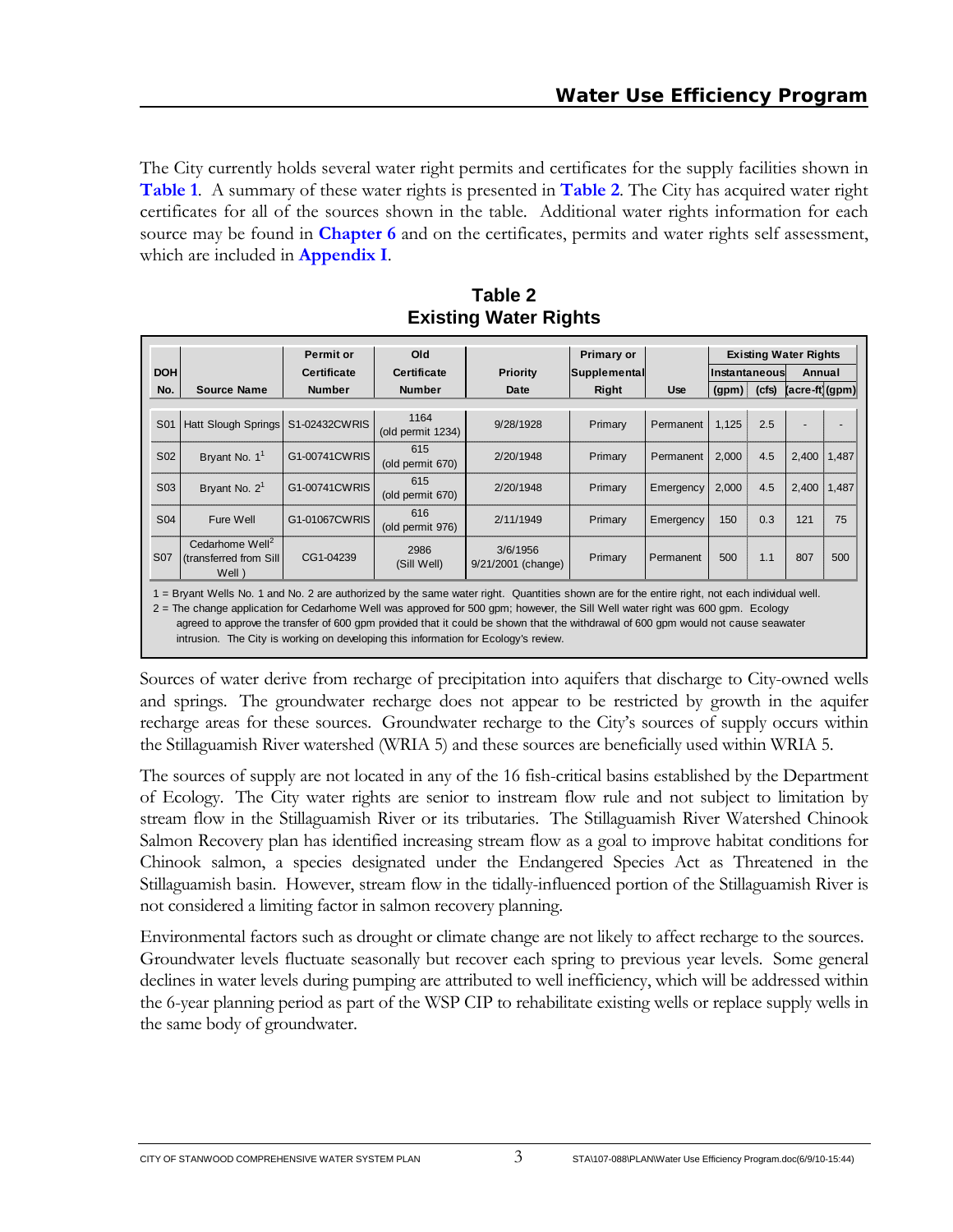## **WATER USE EFFICIENCY PROGRAM**

As previously described, the fundamental elements of a WUE program include planning requirements and DSL standards, as well as goal setting and performance reporting. The City's water use data, demand forecasts and other planning requirements are contained in **Chapter 4** of the WSP. The City is committed to continue collecting water use data beyond that presented in **Chapter 4** for evaluation of its WUE program and water use patterns, and for forecasting demands for future facilities. The City's WUE program that follows includes a statement of its goals and objectives, the evaluation and selection of alternative efficiency measures, the schedule and budget, and the method of program monitoring.

## *Water Use Efficiency Goals and the Public Process*

Per WAC 246-290-830, WUE goals must be set through a public process and shall be evaluated and reestablished a minimum of every six years. In compliance with the new WUE Rule, a public hearing was held on January 24, 2008 to present and discuss goals. Background on the City's proposed WUE program, water supply characteristics, water demand forecasts and other elements were made available two weeks prior to the public forum date. All comments received at the forum were reviewed and considered by the City. The City's current WUE goals were adopted by the City at a regularly scheduled City Council meeting on February 3, 2008. In the future, WUE goals will be evaluated and reestablished during the water system planning process, or at minimum of every six years.

Based on the successful implementation of the current WUE program, the City has achieved one of the goals adopted in 2008 and has saved approximately 165 million gallons of water over the previous 6 years. New goals have been proposed based on the demand analysis and projections presented in the City's *Comprehensive Water System Plan* (WSP). It is anticipated that the proposed goals will be adopted along with the WSP at a regularly scheduled City Council meeting. Prior to adoption of the goals, a public notice will be posted at least two weeks before a City Council meeting public forum for presenting and considering public comments.

The proposed goals and objectives of the City's WUE program consist of:

- Reduce the 4-year rolling average demand per equivalent residential unit (ERU) by 5 percent by 2019 and by 8 percent by 2029. This represents an average demand per ERU of 201 gallons per day by 2019 and 195 gallons per day by 2029; and
- Maintain distribution system leakage at 10 percent or less through 2029.

The City will achieve these goals and objectives through the implementation of the WUE program that follows. Reducing DSL is a supply side goal that can be achieved through measures that will mainly be carried out by the City's Water Department or in coordination with other City departments. Reducing the demand per ERU is a demand side goal that can be achieved through carrying out measures that affect customers' water use.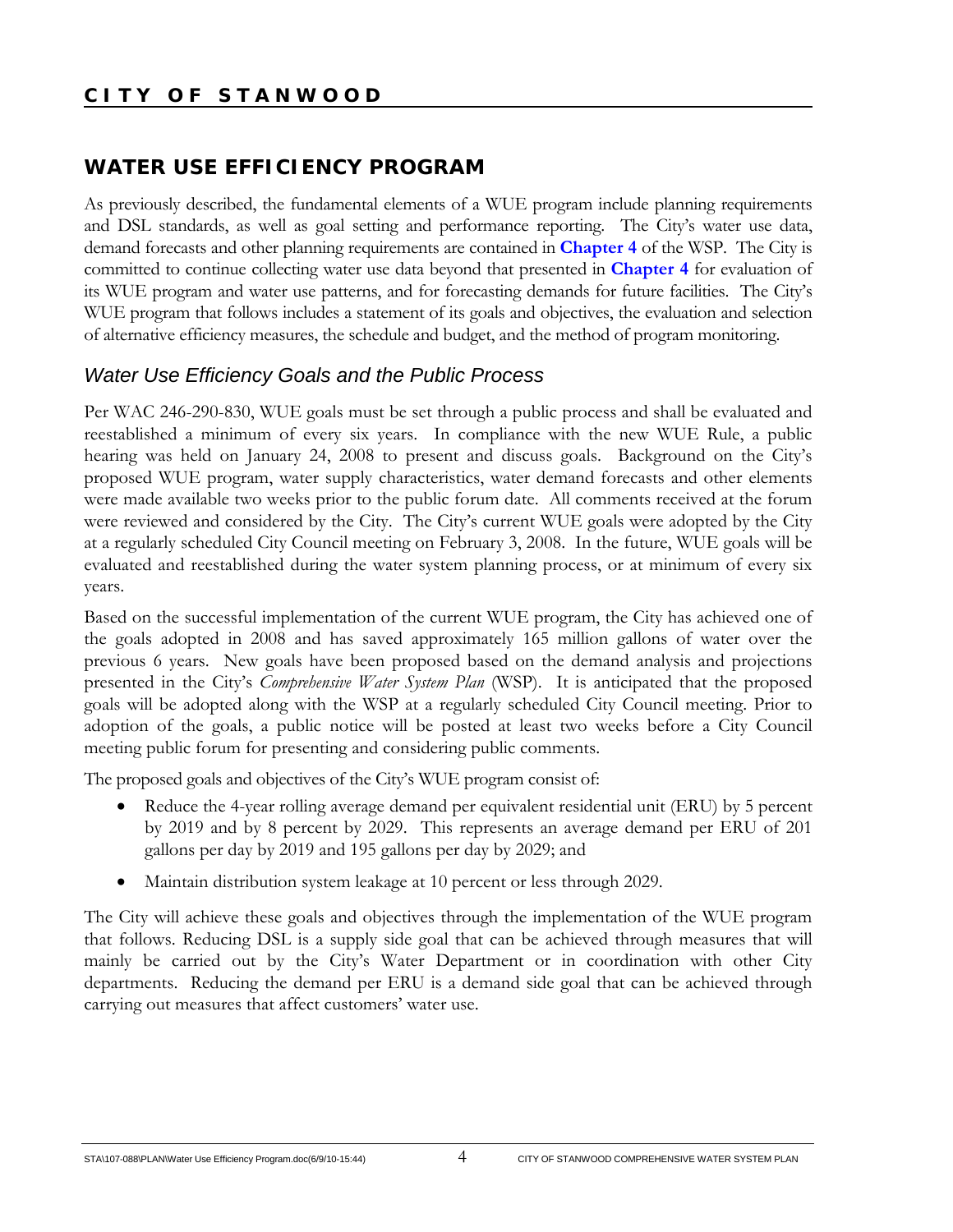## *Evaluation and Selection of Water Use Efficiency Measures*

The City's evaluation of WUE measures and selected levels of implementation are presented within this section. The measures fall within three categories of implementation: 1) mandatory measures that must be implemented; 2) measures that must be evaluated; and 3) additional measures selected by the City that must be either evaluated or implemented.

The City served 3,051 water service connections in 2009. Based on the number of connections, at least six WUE measures must be evaluated or implemented. Measures that are mandatory cannot be credited towards the system's WUE measures. Since the City implements the minimum number of required measures, a cost-effective evaluation is not required.

#### **Mandatory Measures**

### **Source Meters**

The volume of water produced by the system's sources must be measured using a source meter or other meter installed upstream of the distribution system. Source meters are currently installed and operating at each of the City's sources. If any new sources are installed in the future, they will be equipped with a source meter.

### **Service Meters**

All public water systems that supply water for municipal purposes must install individual service meters for all water users. Service meters are currently installed and operating at all connections throughout the distribution system. All future connections that are installed or activated will be equipped with a service meter.

#### **Meter Calibration**

The City must calibrate and maintain meters based on generally accepted industry standards and manufacturer information. Compliance will be maintained by the City by performing maintenance on the source and service meters every five to ten years at a minimum. Meter calibration is performed on an as-needed basis, typically when meter readings are inconsistent with customer consumption history.

### **Water Loss Control Action Plan**

To control leakage, systems that do not meet the DSL standard must implement a Water Loss Control Action Plan (WLCAP). The City's rolling 3-year average DSL was 10 percent in 2009; however, total distribution system leakage in 2009 alone was only 8.6 percent. The City has increased recordkeeping and estimating of authorized water consumption uses such as construction, flushing and fire fighting activities to reduce the amount of DSL in the system. The City will also conduct a system-wide leak detection survey in 2010, 2011 and 2012 to identify leaking water mains. It is anticipated that the 2009 DSL of 8.6 percent can be maintained through new record keeping practices and the completion of the leak detection survey in 2012.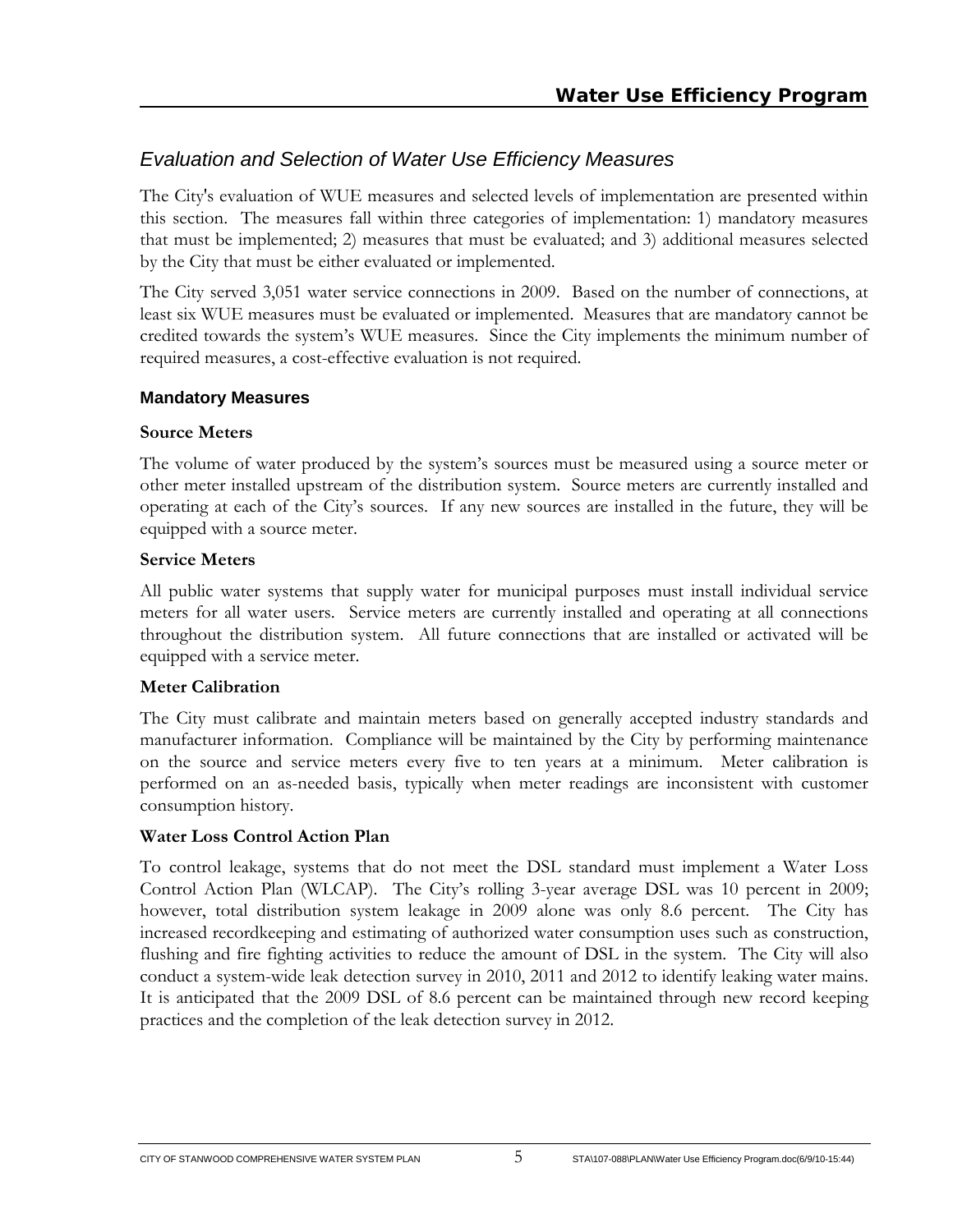#### **Customer Education**

Annual customer education regarding the importance of using water efficiently is a required element of all WUE programs. Customer education is provided in the City's annual Consumer Confidence Report (CCR) to customers and includes information on the system's DSL, progress towards meeting WUE goals and tips for customers on using water more efficiently.

#### **Measures That Must Be Evaluated**

#### **Rate Structure**

A rate structure that encourages WUE and provides economic incentives to conserve water must be evaluated, but is not required to be implemented. The City's current utility rates are designed to discourage excessive water use. The uniform block rate structure imposes a unit charge for water use above the base amount allowed for each meter size. For  $\frac{3}{4}$ -inch meters that typically serve single family residences, customers that use over 600 cubic feet in one billing cycle are billed an additional \$2.31 for every 100 cubic feet of water consumed in excess of 600 cubic feet.

The City will be conducting a water rate study in 2010 and will consider alternative rate structures that will further encourage WUE. The water rate study will evaluate an inclining block rate structure that imposes an increased unit charge with higher water use above the base amount allowed. The rate study will also evaluate seasonal rates to reduce peak summer water use.

#### **Reclamation Opportunities**

The City has evaluated reclamation opportunities but has determined that reuse opportunities will not be beneficial because the cost to construct improvements to the existing wastewater treatment plant and separate conveyance systems is much more than the financial savings resulting from the potential water savings.

The City's wastewater treatment plant does not treat wastewater to a level that can be used for reclaimed purposes. Significant upgrades to the wastewater treatment plant and the installation of purple pipe would be necessary to provide reclaimed water to customers. The City's highest water users consist of businesses such as food processing and packing plants, a nursing facility and a grocery store that rely on potable water and likely would not purchase reclaimed water. Customers that could utilize reclaimed water include large irrigators such as parks, schools and cemeteries. A car wash facility is also located near the wastewater treatment plant and could utilize reclaimed water if available.

The City's 2009 *Comprehensive Sewer System Plan* recommends a Headworks Study and Loading Analysis to be completed in 2014. The study will consider improvements to enable the wastewater treatment plant to produce reclaimed water when the treatment capacity is expanded. Improvements to the wastewater treatment plants are scheduled beyond 2022 in the *2009 Comprehensive Sewer System Plan*.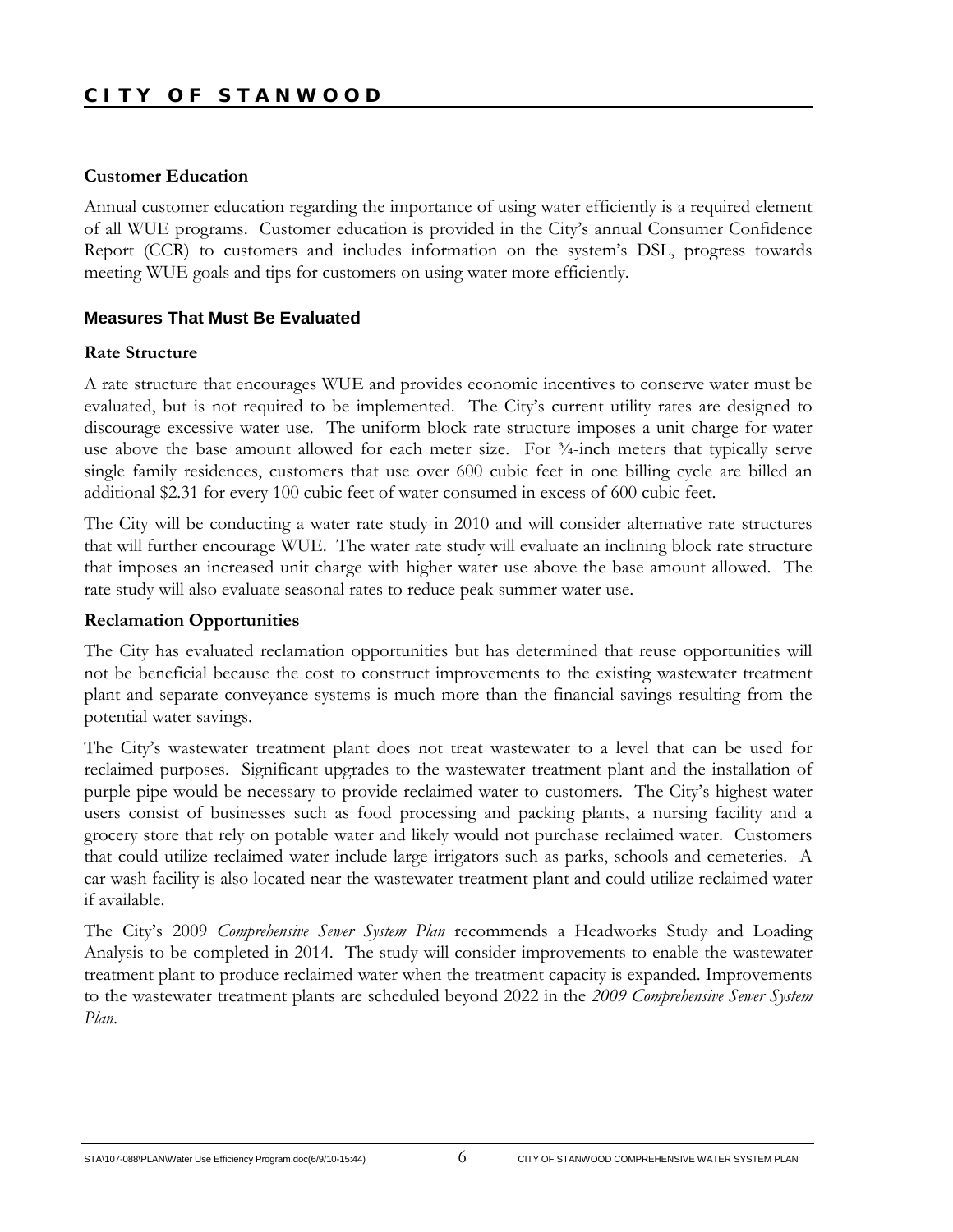### **Selected measures**

The City has chosen to implement three different WUE measures in addition to those that are mandatory or required to be evaluated. Each of the chosen measures will be implemented for all three customer classes. The City's WUE program, therefore, counts as nine WUE measures, which exceeds the requirement of six WUE measures based on the number of service connections.

### **Customer Education**

Customer education that is carried out more than once a year counts towards meeting the program requirements for WUE measures. The City will provide periodic customer education, in addition to the annual CCR, through school outreach activities, brochures in water bills and support of regional educational programs. Since this measure will be implemented for all customer classes, it counts as three WUE measures for the City's program.

### **Indoor Conservation Kits**

The City will offer free indoor conservation kits to all customers. These kits may include high efficiency showerheads, faucet aerators, toilet tank water displacement bags, leak detection dye tablets for toilets and informational brochures. Additional advertising efforts will be made to promote the availability of these kits, which include placing notices in utility bills, links on the City website and displaying the kits at public events. Since this measure will be implemented for all customer classes, it counts as three WUE measures for the City's program.

### **Outdoor Conservation Kits**

The City will offer free outdoor conservation kits to all customers. These kits could include a garden hose nozzle, an automatic shut-off for manual lawn and garden sprinklers, rain gauge and leaky hose repair kit. Additional advertising efforts will be made to promote the availability of these kits which include placing notices in utility bills, links on the City website and displaying the kits at public events. Since this measure will be implemented for all customer classes, it counts as three WUE measures for the City's program.

### **Water Bill Showing Consumption History**

The City is currently updating its utility billing system. Once complete, the City will evaluate the ability to add consumption history charts and information on water bills. If implemented, this will count as three additional WUE measures for the City's program.

# *Water Use Efficiency Program Schedule and Budget*

The WUE measures described above and selected for implementation by the City are summarized in **Table 3** with their corresponding schedule and budget. The successful implementation of this program is expected to achieve a 5 percent water use reduction by the year 2019 and an 8 percent water use reduction by the year 2029, as shown in **Chart 1**.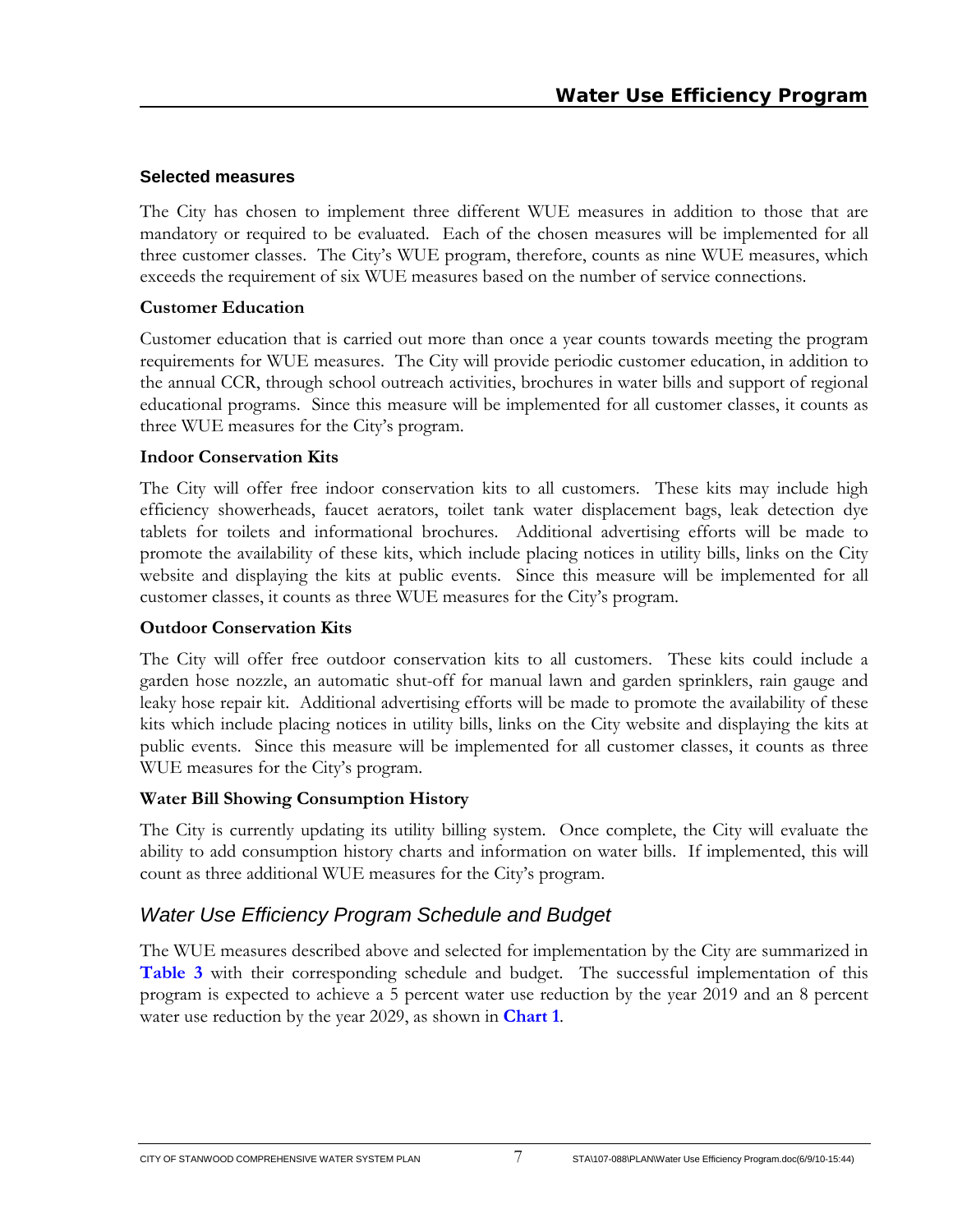| <b>Water Use Efficiency Measure</b>                         | <b>Schedule</b>             | <b>Budget</b>         |  |  |  |  |  |
|-------------------------------------------------------------|-----------------------------|-----------------------|--|--|--|--|--|
| <b>Mandatory Measures</b>                                   |                             |                       |  |  |  |  |  |
| Source Meters                                               | Ongoing                     | O&M Funded            |  |  |  |  |  |
| <b>Service Meters</b>                                       | Ongoing                     | <b>O&amp;M Funded</b> |  |  |  |  |  |
| <b>Meter Calibration</b>                                    | Ongoing                     | <b>O&amp;M Funded</b> |  |  |  |  |  |
| Water Loss Control Action Plan/Leak Detection               | 2010-2012                   | \$6,000/yr            |  |  |  |  |  |
| Customer Education - Annual Consumer Confidence Report      | Ongoing                     | \$500/yr              |  |  |  |  |  |
| <b>Measures That Must be Evaluated</b>                      |                             |                       |  |  |  |  |  |
| Rate Structure <sup>1</sup>                                 | 2010                        | \$40,000              |  |  |  |  |  |
| <b>Reclamation Opportunities</b>                            | 2014/2022                   | Sewer CIP Funded      |  |  |  |  |  |
| <b>Selected Measures</b>                                    |                             |                       |  |  |  |  |  |
| Customer Education - School Outreach, Brochures, etc.       | Ongoing                     | \$1,000/yr            |  |  |  |  |  |
| <b>Indoor Conservation Kits</b>                             | 2013-2029                   | \$2,000/yr            |  |  |  |  |  |
| <b>Outdoor Conservation Kits</b>                            | 2013-2029                   | \$1,500/yr            |  |  |  |  |  |
| Water Bill Showing Consumption History                      | Not Determined at this Time |                       |  |  |  |  |  |
| $1 =$ Rate structure budget reflects water rate study cost. |                             |                       |  |  |  |  |  |

**Table 3 WUE Program Schedule and Budget**